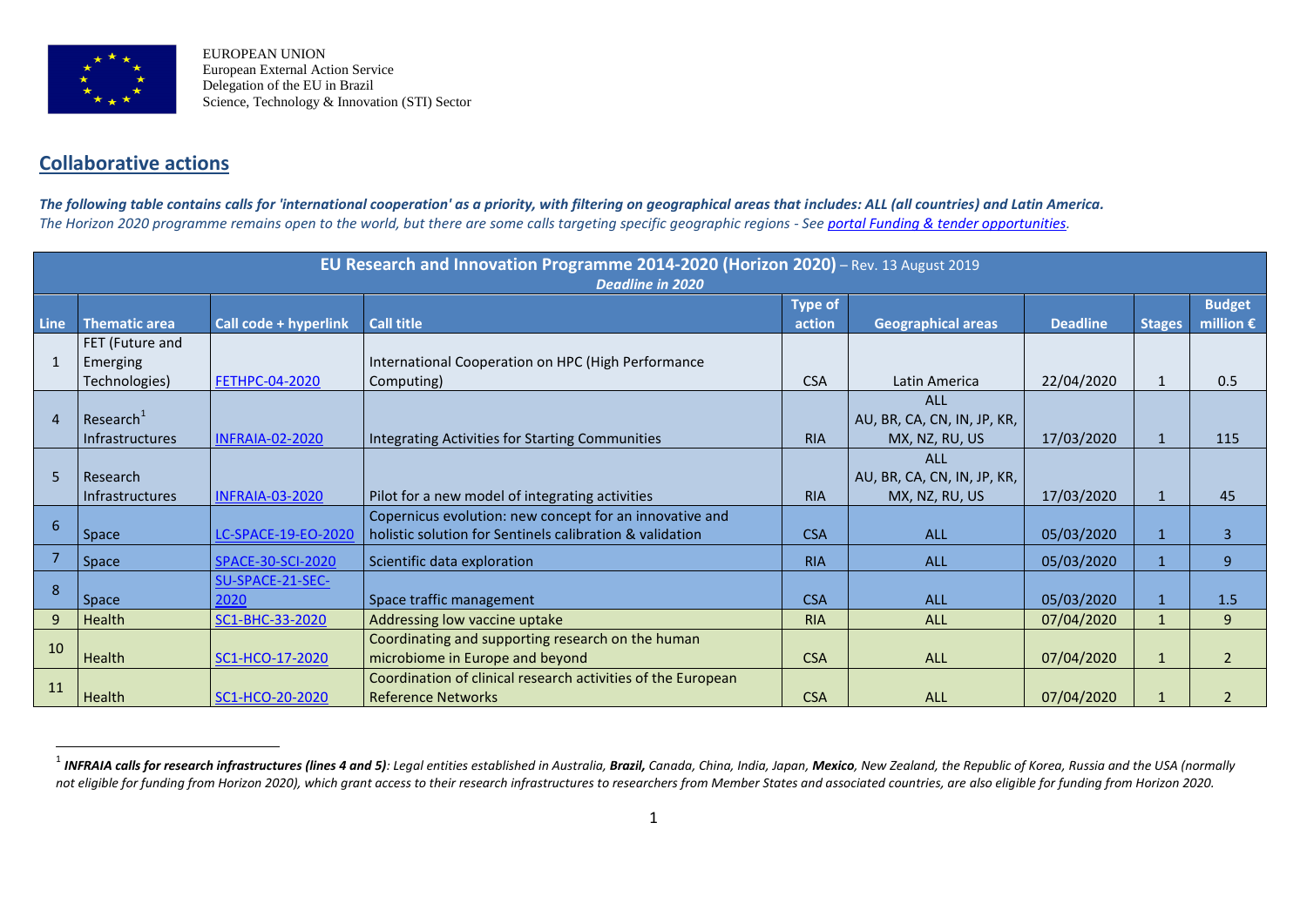| 11  |             |                    | ERA-NET to support the Joint Programming Initiative on         | <b>ERANET-</b> |                             |            |                |                |
|-----|-------------|--------------------|----------------------------------------------------------------|----------------|-----------------------------|------------|----------------|----------------|
| bis | Health      | SC1-HCO-07-2020    | Antimicrobial resistance (JPIAMR)                              | Cofund         | <b>ALL</b>                  | 07/04/2020 | $\mathbf{1}$   | 5              |
| 12  |             |                    |                                                                |                |                             | 22/01/2020 |                |                |
|     | Food        | SFS-21-2020        | Emerging challenges for soil management                        | <b>RIA</b>     | <b>ALL</b>                  | 08/09/2020 | $2^2$          | $\overline{7}$ |
| 13  |             |                    | Sustainability of bio-based products int'l governance aspects  |                |                             |            |                |                |
|     | Food        | FNR-18-2020        | and market update                                              | <b>CSA</b>     | <b>ALL</b>                  | 22/01/2020 | $\mathbf{1}$   | 1.5            |
| 14  |             |                    | Combined clean biofuel production and phytoremediation         |                |                             |            |                |                |
|     | Energy      | LC-SC3-RES-37-2020 | solutions from contaminated lands worldwide                    | <b>RIA</b>     | <b>ALL</b>                  | 21/04/2020 | $\mathbf{1}$   | 6              |
| 15  |             |                    |                                                                |                | <b>ALL</b>                  |            |                |                |
|     | Transport   | LC-GV-09-2020      | EU R&I strategy for future of road transport                   | <b>CSA</b>     | Latin America, Asia, Africa | 21/04/2020 | $\mathbf{1}$   | $\mathbf{1}$   |
| 16  |             |                    |                                                                |                | <b>ALL</b>                  |            |                |                |
|     | Transport   | MG-3-6-2020        | Sustainable urban air mobility                                 | <b>RIA</b>     | BR, MX, SG, UAE             | 21/04/2020 | $\mathbf{1}$   | 15             |
| 17  |             |                    |                                                                |                | <b>ALL</b>                  |            |                |                |
|     | Transport   | LC-MG-1-15-2020    | Towards global environmental regulation of supersonic aviation | <b>RIA</b>     | AU, BR, CA, JP, RU, US, ZA  | 21/04/2020 | $\mathbf{1}$   | 13             |
| 18  |             |                    | Understanding and mitigating the effects on public health of   |                |                             | 09/01/2020 |                |                |
|     | Transport   | LC-MG-1-14-2020    | emerging non-regulated nanoparticle emissions issues and noise | <b>RIA</b>     | <b>ALL</b>                  | 08/09/2020 | $\overline{2}$ | 10             |
| 19  |             |                    | A common European framework to harmonise procedures for        |                |                             |            |                |                |
|     | Environment | CE-SC5-29-2020     | plastics pollution monitoring and assessments                  | <b>CSA</b>     | <b>ALL</b>                  | 13/02/2020 | $\mathbf{1}$   | $\overline{2}$ |
| 20  | Environment | LC-CLA-21-2020     | Coordination of European polar research                        | <b>CSA</b>     | <b>ALL</b>                  | 13/02/2020 | $\mathbf{1}$   | 3              |
| 21  |             |                    | Enhancing the Belmont Forum Collaborative Research Action:     |                |                             |            |                |                |
|     | Environment | LC-CLA-22-2020     | Climate, Environment & Health                                  | <b>CSA</b>     | <b>ALL</b>                  | 13/02/2020 | $\mathbf{1}$   | $\overline{3}$ |
| 22  |             |                    | ERA-NET Cofund action on degraded ecosystems, focus on         | <b>ERANET-</b> |                             |            |                |                |
|     | Environment | SC5-34-2020        | aquatic systems                                                | Cofund         | <b>ALL</b>                  | 13/02/2020 | $\mathbf{1}$   | 5              |
| 23  |             |                    |                                                                | <b>ERANET-</b> |                             |            |                |                |
|     | Environment | SC5-36-2020        | <b>ERA-NET Cofund action on raw materials</b>                  | Cofund         | <b>ALL</b>                  | 13/02/2020 | $\mathbf{1}$   | 5              |
| 24  |             |                    |                                                                |                | <b>ALL</b>                  | 13/02/2020 |                |                |
|     | Environment | LC-CLA-15-2020     | <b>Forest Fires Risk reduction</b>                             | <b>RIA</b>     | AU, CA, US, ZA              | 03/09/2020 | $\overline{2}$ | 10             |
| 25  |             |                    | Enhanced natural treatment solutions for water security and    |                |                             | 13/02/2020 |                |                |
|     | Environment | SC5-27-2020        | ecological quality in cities                                   | <b>RIA</b>     | <b>ALL</b>                  | 03/09/2020 | $\overline{2}$ | 10             |
| 26  |             |                    |                                                                |                | ALL, CA, CN, IN, RU, US     |            |                |                |
|     | Environment | LC-CLA-23-2020     | Towards a comprehensive European mountain research strategy    | <b>CSA</b>     | Latin America               | 13/02/2020 | $\mathbf{1}$   | 1.5            |
|     |             |                    | Understanding climate-water-energy-food nexus and              |                |                             | 13/02/2020 |                |                |
| 27  | Environment | LC-CLA-14-2020     | streamlining water related policies                            | <b>RIA</b>     | <b>ALL</b>                  | 03/09/2020 | $\overline{2}$ | 13             |

 $^2$  Some calls have two stages and two deadlines: For two-stage submission schemes, there is a first stage and second stage evaluation (against the evaluation criteria for each stage). In these schemes, proposals must be approved in the first to move to the second stage. Evaluation time: For phase 1: maximum 3 months from the submission deadline. For Stage 2: Maximum 5 months from the submission deadline.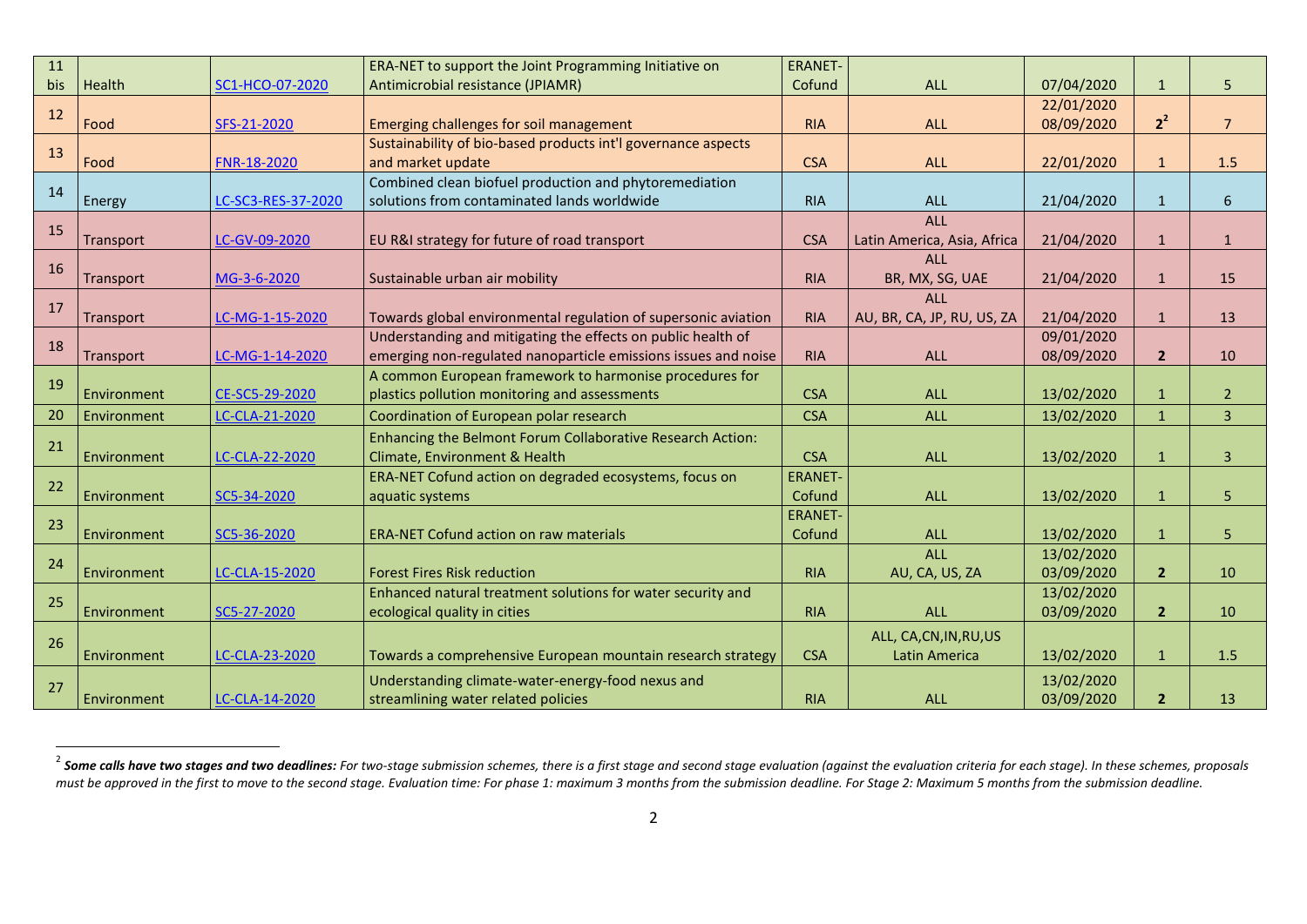| 28 | Europe in a<br><b>Changing World</b> | MIGRATION-09-2020   | Narratives on migration and its impact: past and present      | <b>RIA</b> | Countries of migration<br>origin and transit | 12/03/2020 |     |
|----|--------------------------------------|---------------------|---------------------------------------------------------------|------------|----------------------------------------------|------------|-----|
|    |                                      |                     |                                                               |            |                                              |            |     |
| 29 | Europe in a                          | SU-GOVERNANCE-07-   | The Common Foreign and Security Policy and the expanding      |            |                                              |            |     |
|    | <b>Changing World</b>                | 2020                | scope of the EU's external engagement                         | <b>RIA</b> | ALL                                          | 12/03/2020 |     |
| 30 |                                      | SU-FCT01-2018-2019- |                                                               |            |                                              |            |     |
|    | Secure Societies                     | 2020                | Fight against crime and terrorism                             | <b>RIA</b> | <b>ALL</b>                                   | 27/08/2020 | 10  |
|    | Science with and                     |                     |                                                               |            |                                              |            |     |
| 31 | for Society                          | SwafS-30-2020       | Responsible Open Science: an ethics and integrity perspective | <b>CSA</b> | <b>ALL</b>                                   | 15/04/2020 | 2.5 |
| 32 | Science with and                     |                     |                                                               |            |                                              |            |     |
|    | for Society                          | SwafS-28-2020       | <b>Ethics of organoids</b>                                    | <b>CSA</b> | <b>ALL</b>                                   | 15/04/2020 |     |
| 33 | Science with and                     |                     |                                                               |            |                                              |            |     |
|    | for Society                          | SwafS-27-2020       | Hands-on citizen science and frugal innovation                | <b>RIA</b> | <b>ALL</b>                                   | 15/04/2020 |     |
| 34 | Science with and                     |                     |                                                               |            |                                              |            |     |
|    | for Society                          | SwafS-29-2020       | The ethics of technologies with high socio-economic impact    | <b>CSA</b> | <b>ALL</b>                                   | 15/04/2020 |     |

## **Mobility Grants (MSCA and ERC)**

**1. Individual** (researchers from Latin America and Caribbean (LAC) countries are **fully eligible to funding** under MSCA and ERC):

*Short- and long-term mobility of researchers both ways is an important driver of the EU-LAC research and innovation cooperation. Individual researchers can take part in mobility programmes under the Marie Skłodowska-Curie Actions scheme (MSCA). LAC researchers may also apply for the European Research Council (ERC) grants, which are for the most ambitious and highest quality researchers.* 

|                | <b>MSCA</b> | <b>MSCA-IF-2019</b> | Individual Fellowships         | <b>MSCA</b> | <b>ALL</b> | 11/09/2019 |                          | 296 |
|----------------|-------------|---------------------|--------------------------------|-------------|------------|------------|--------------------------|-----|
| 2 <sup>1</sup> | <b>MSCA</b> | <b>MSCA-IF-2020</b> | Individual Fellowships         | <b>MSCA</b> | <b>ALL</b> | 09/09/2020 | $\overline{\phantom{0}}$ | 328 |
| $\overline{ }$ | <b>ERC</b>  | <b>ERC-2020-STG</b> | <b>ERC Starting Grants</b>     | <b>ERC</b>  | <b>ALL</b> | 16/10/2019 |                          | 677 |
| 8 <sup>°</sup> | ERC         | <b>ERC-2020-CoG</b> | <b>ERC Consolidator Grants</b> | <b>ERC</b>  | <b>ALL</b> | 04/02/2020 |                          | 657 |
| 9              | <b>ERC</b>  | <b>ERC-2020-AdG</b> | <b>ERC Advanced Grants</b>     | <b>ERC</b>  | <b>ALL</b> | 26/08/2020 |                          | 492 |
| 10             | ERC         | <b>ERC-2020-SyG</b> | <b>ERC Synergy Grant</b>       | <b>ERC</b>  | <b>ALL</b> | 05/11/2019 |                          | 350 |